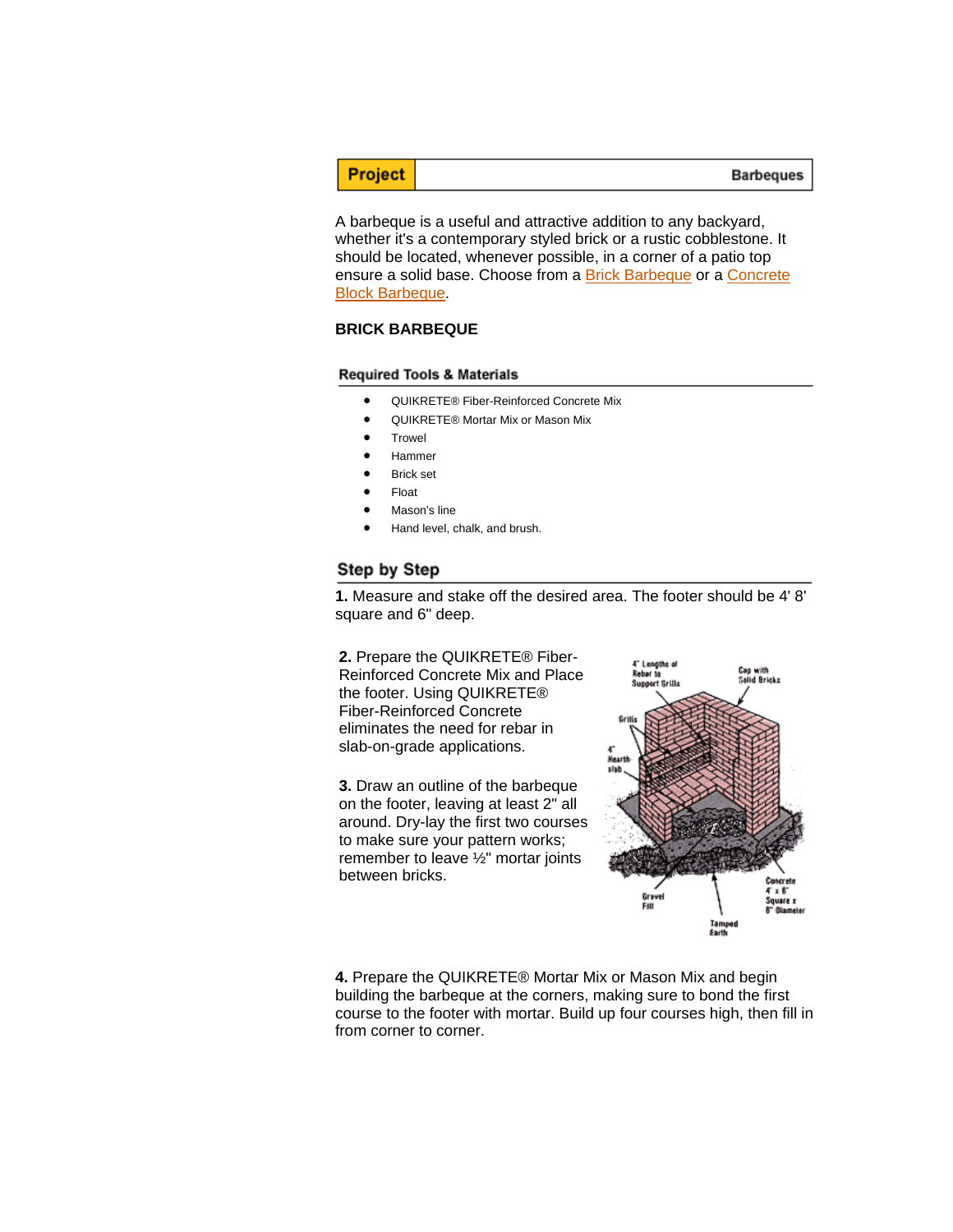

**5.** Spread a thin layer of loose gravel inside the bricks, then pour a 4" thick hearthslab using QUIKRETE® Fiber-Reinforced Concrete Mix.

**6.** Use a hand level to keep the wall plumb and the rows of brick level. Excess mortar can be chipped off with the trowel two or three rows at a time.

**7.** As construction proceeds, insert 4" lengths of rebar in the fresh mortar joints to support the grills as shown.

**8.** Top off the walls of the barbeque with solid bricks.

**9.** Remove any leftover crumbs of mortar from the barbeque by brushing them away with a soft fiber hand brush.

### **CONCRETE BLOCK BARBEQUE**

For an attractive and economical backyard barbeque that is quick and easy to build, yet as sturdy as they come, consider the following one made with concrete blocks and QUIKWALL® Surface Bonding Cement. Or, modify the design to suit your fancy and needs. With the time saved by using QUIKWALL® instead of mortar, you will have plenty of opportunity to exercise your architectural creativity.

### **Required Tools & Materials**

- QUIKRETE® Concrete Mix
- QUIKWALL® Surface Bonding Cement
- Concrete Block
- Steel plate, grill, steel hangers, and counterboard
- Plasterer's trowel, float, screed, shovel, hoe, mixing box, hawk, and level

## Step by Step

**1.** Excavate an area 24" wider and 8" deeper than the length and combined widths of the grill and ounterboard you will use. Dig to depth of about 4", keeping the edges as straight as possible.

**2.** Place the prepared concrete mix in the excavation as a footer. Screed and float. Damp-cure the concrete for 3 to 4 days.

**3.** Dry-lay the first course of blocks on the footer to determine their correct placement. Begin at one end, interlocking the sidewalls with the back wall. Mark the location of the footer.